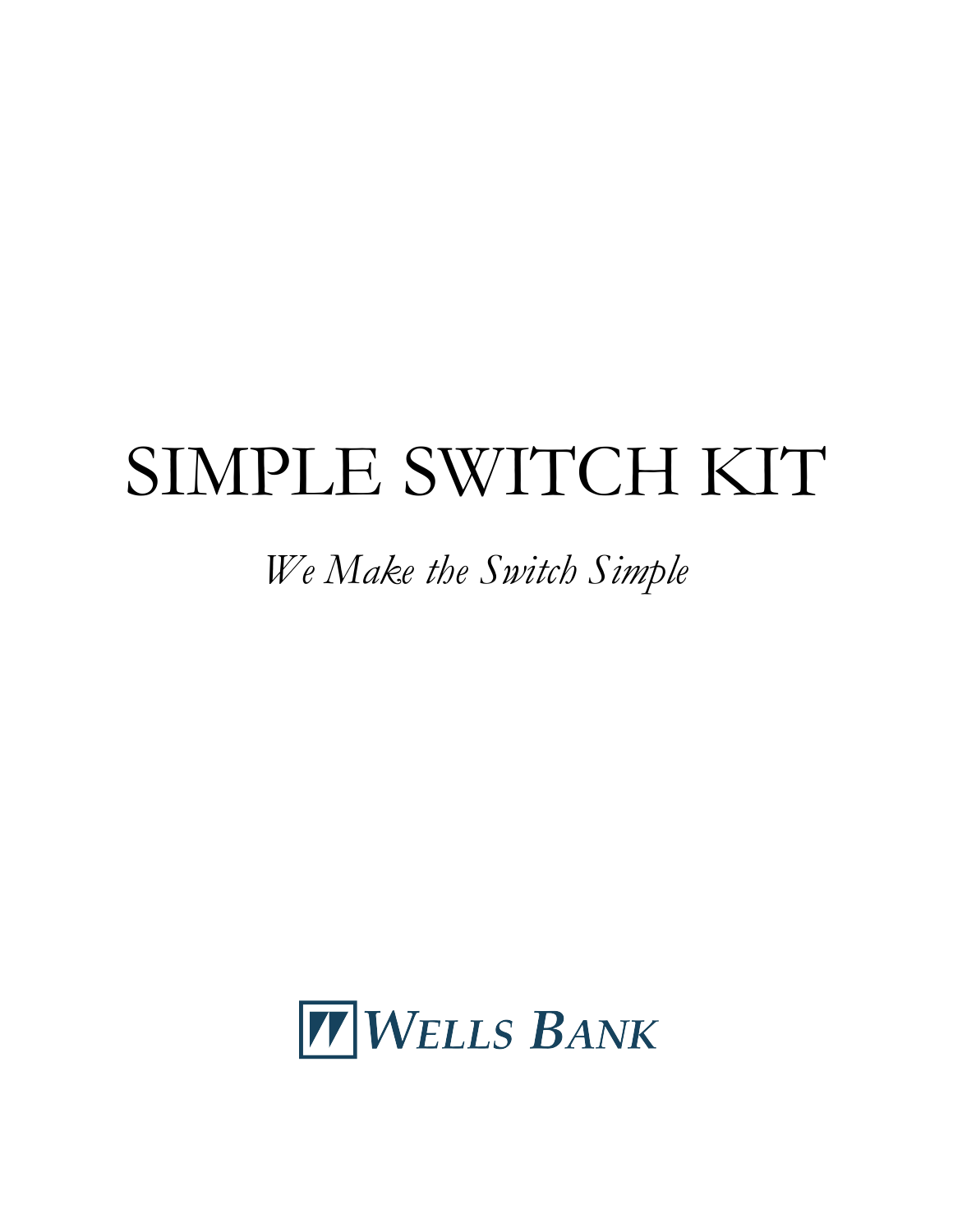#### 5 Simple Steps

### To Switch Your Account

The Process:

1 Open you Wells Bank account

Visit your local branch and a Personal Banking Representative will answer any questions and help you determine which checking account options are right for you.

2 Stop using your old account

Once you receive your Wells Bank checks and debit card by mail, discontinue use of your old checking account and allow all transactions to clear.

3 Change your direct deposit

Complete the enclosed form and submit it to your employer's human resources department, your retirement plan administrator along with a voided check. Note: to change Social Security Payments, call 1-800-722-1213. Do not send a letter.

4 Change automatic payments

Use the enclosed form or directly contact your previous bank to discontinue any automated payment services set to pay on a monthly basis. You also may use this form to stop all automated withdraws initiated by credit card companies, automated online payments or other vendors.

This is also a good time to sign up for Wells Bank Net Teller<sup>TM</sup> Online Banking. With Wells Bank Net Teller<sup>TM</sup> Online Banking, you can check balances, transfer money or pay bills with a click of the mouse.

5 Close your old account

The easiest part of all is once you have confirmed that all transactions have cleared your previous bank account, submit the enclosed letter or contact them directly to have them close out your checking account and return any unused balance. Destroy and discard your checks, deposit slips and debit or ATM cards from your old account.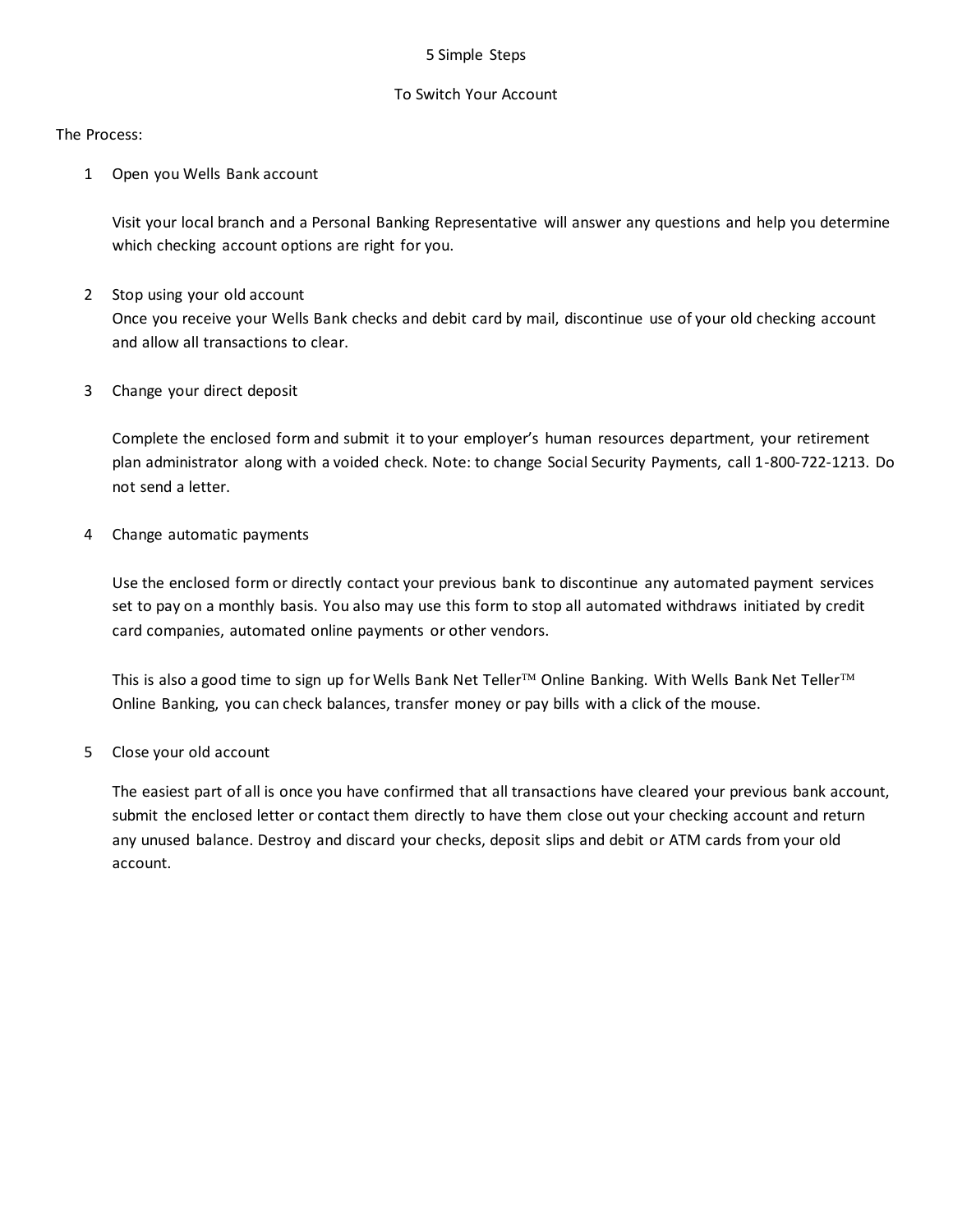# **Notice of Change for Direct Deposits**

| Date                                            |                                                                                       |     |  |
|-------------------------------------------------|---------------------------------------------------------------------------------------|-----|--|
| To (Company Name)                               |                                                                                       |     |  |
| Address                                         |                                                                                       |     |  |
| City                                            | State                                                                                 | Zip |  |
| To Whom It May Concern:<br>Personal Information |                                                                                       |     |  |
| Name                                            |                                                                                       |     |  |
| Social Security Number                          |                                                                                       |     |  |
|                                                 | Please change my automatic payroll deposits into my new account.                      |     |  |
| New bank<br>Address                             | Wells Bank of Platte City<br>P.O. Box 380, Platte City, MO 64079                      |     |  |
| Routing number                                  | 101205940                                                                             |     |  |
| Type of account                                 | (Checking or Savings)                                                                 |     |  |
| Account number                                  |                                                                                       |     |  |
|                                                 | If you have any questions about this request, please feel free to call me. Thank you. |     |  |
| Phone (                                         | Day/Evening (CircleOne)                                                               |     |  |
| Sincerely,                                      |                                                                                       |     |  |
| Signature                                       |                                                                                       |     |  |
| Print Name                                      |                                                                                       |     |  |
| Address                                         |                                                                                       |     |  |
| City                                            | State                                                                                 | Zip |  |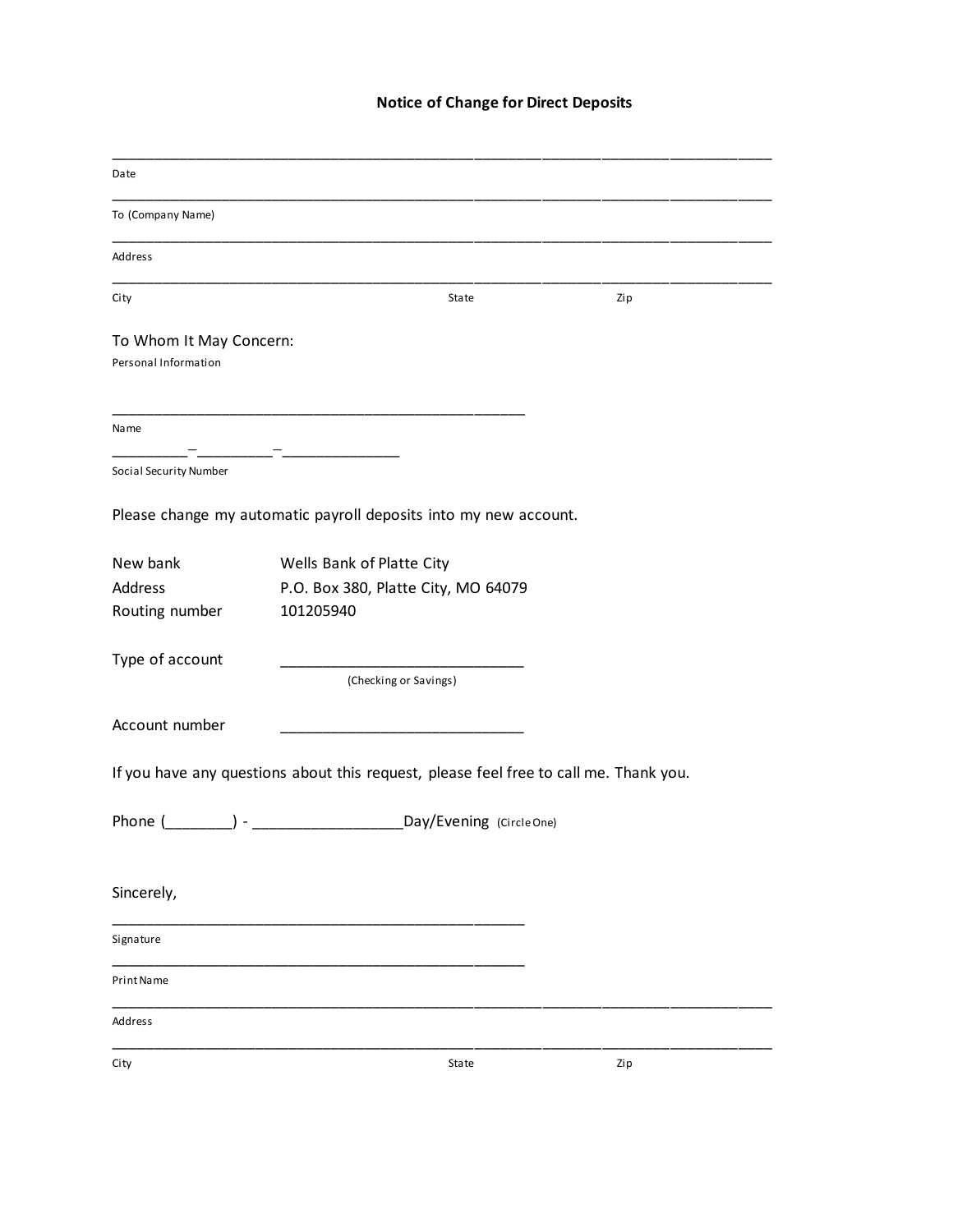#### **Notice of Change for Direct Deposits – Non Payroll**

| Date                                            |                                                                                       |  |
|-------------------------------------------------|---------------------------------------------------------------------------------------|--|
| To (Company Name)                               |                                                                                       |  |
| Address                                         |                                                                                       |  |
| City                                            | State<br>Zip                                                                          |  |
| To Whom It May Concern:<br>Personal Information |                                                                                       |  |
| Name                                            |                                                                                       |  |
| Social Security Number                          |                                                                                       |  |
| My Account Number with Your Organization        |                                                                                       |  |
| \$<br>Deposit Amount (If Applicable)            |                                                                                       |  |
|                                                 | Please change my automatic payroll deposits into my new account.                      |  |
| New bank<br>Address<br>Routing number           | Wells Bank of Platte City<br>P.O. Box 380, Platte City, MO 64079<br>101205940         |  |
| Type of account                                 | (Checking or Savings)                                                                 |  |
| Account number                                  |                                                                                       |  |
|                                                 | If you have any questions about this request, please feel free to call me. Thank you. |  |
|                                                 |                                                                                       |  |
| Sincerely,                                      |                                                                                       |  |
| Signature                                       |                                                                                       |  |
| Print Name                                      |                                                                                       |  |
| Address                                         |                                                                                       |  |
| City                                            | State<br>Zip                                                                          |  |

Enclosed: Voided Check from Your Wells Bank Account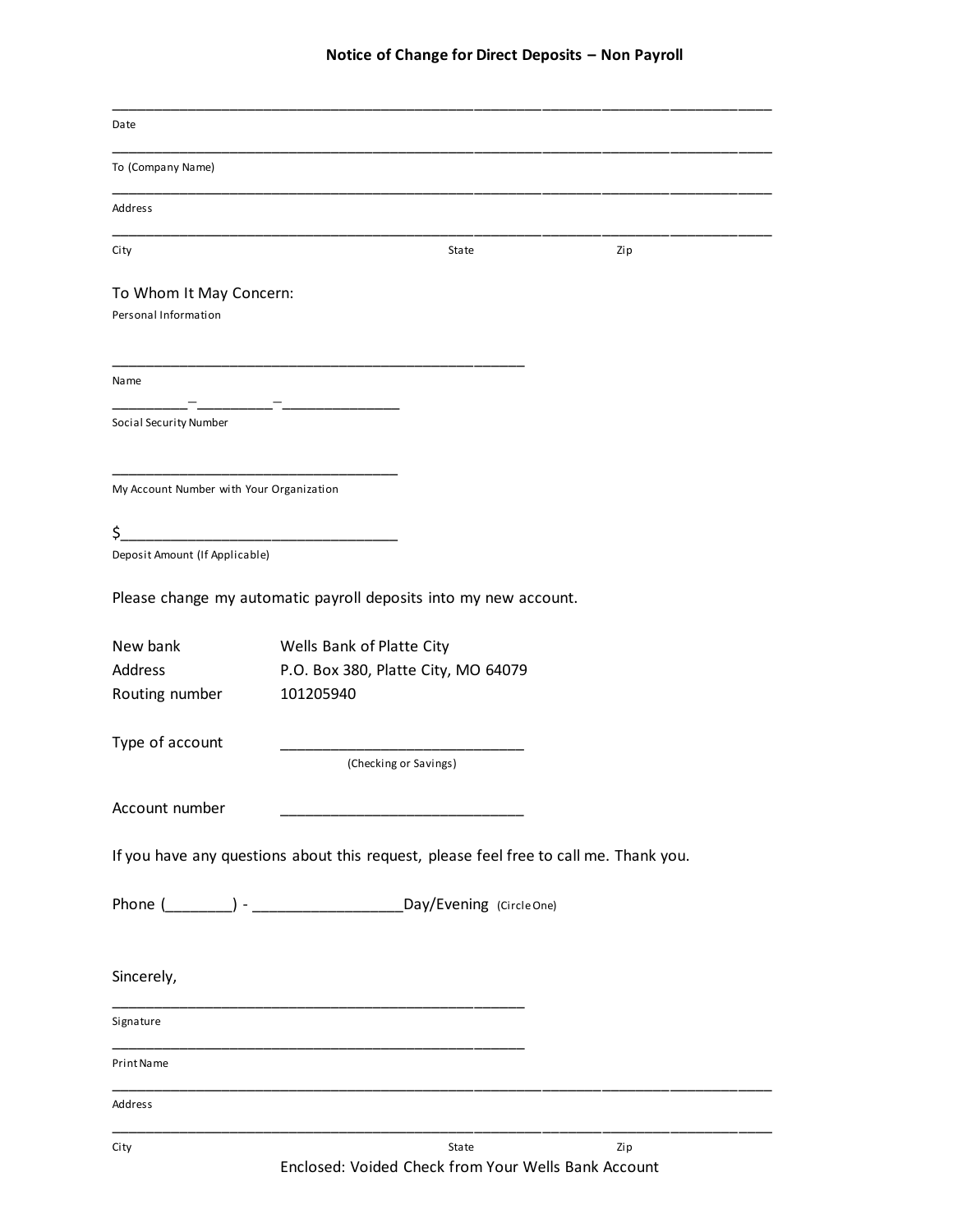# **Notice of Change for Automatic Payment**

Please Change My Automatic Payment

| Date                      |                                                                                                                                       |     |     |
|---------------------------|---------------------------------------------------------------------------------------------------------------------------------------|-----|-----|
|                           | Name of Company (Any Payee That Automatically Debits Payments From Your Account)                                                      |     |     |
| Address                   |                                                                                                                                       |     |     |
| City                      | State                                                                                                                                 | Zip |     |
| To Whom It May Concern:   |                                                                                                                                       |     |     |
|                           | Please stop making withdrawals from my current account on ______________________<br>Start making them from my new Wells Bank account. |     | and |
| New bank<br>Address       | Wells Bank<br>P.O. Box 380, Platte City, MO 64079                                                                                     |     |     |
| Routing number            | 101205940                                                                                                                             |     |     |
| Type of account           | (Checking, Savings or Money Market)                                                                                                   |     |     |
| Account number            | Please send me confirmation indicating when this change takes effect.                                                                 |     |     |
|                           | If you have any questions about this request, please feel free to call me. Thank you.                                                 |     |     |
|                           |                                                                                                                                       |     |     |
| Sincerely,                |                                                                                                                                       |     |     |
| Signature                 |                                                                                                                                       |     |     |
| Print Name                |                                                                                                                                       |     |     |
| Address                   |                                                                                                                                       |     |     |
| City                      | State                                                                                                                                 | Zip |     |
| Account Number with Payee |                                                                                                                                       |     |     |